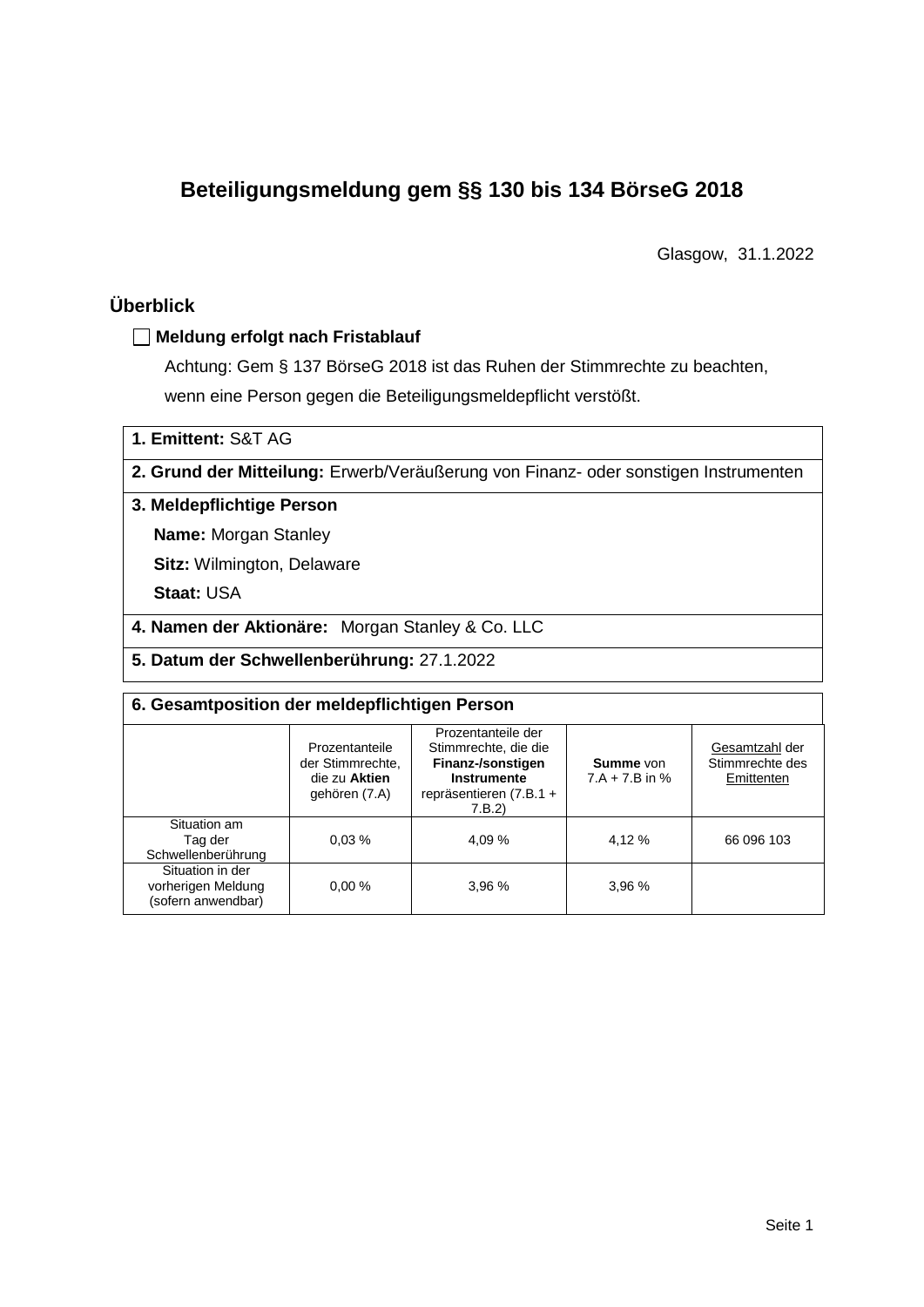# **Details**

# **7. Details über die gehaltenen Instrumente am Tag der Berührung der Schwelle:**

| A: Stimmrechte, die zu Aktien gehören |                                    |                                         |                                    |                                    |  |  |  |  |
|---------------------------------------|------------------------------------|-----------------------------------------|------------------------------------|------------------------------------|--|--|--|--|
|                                       |                                    | Anzahl der Stimmrechte                  | Prozentanteil der Stimmrechte      |                                    |  |  |  |  |
| <b>ISIN der Aktien</b>                | Direkt<br>$(S$ 130 BörseG<br>2018) | Indirekt<br>$(S$ 133 Börse $G$<br>2018) | Direkt<br>$(S$ 130 BörseG<br>2018) | Indirekt<br>(§ 133 BörseG<br>2018) |  |  |  |  |
| AT0000A0E9W5                          |                                    | 17 595                                  |                                    | 0.03%                              |  |  |  |  |
| Subsumme A                            |                                    | 17 595                                  |                                    | 0.03%                              |  |  |  |  |

| B 1: Finanzinstrumente / sonstige Instrumente gem § 131 Abs 1 Z 1 BörseG 2018 |              |                |                                                         |                                  |  |  |
|-------------------------------------------------------------------------------|--------------|----------------|---------------------------------------------------------|----------------------------------|--|--|
| Art des Instruments                                                           | Verfalldatum | Ausübungsfrist | Anzahl der Stimmrechte<br>die erworben werden<br>können | Prozentanteil der<br>Stimmrechte |  |  |
| Right of recall over<br>securities lending<br>agreements                      | at any time  | at any time    | 2 705 655                                               | 4.09 %                           |  |  |
|                                                                               |              | Subsumme B.1   | 2 705 655                                               | 4,09 %                           |  |  |

| B 2: Finanzinstrumente / sonstige Instrumente gem § 131 Abs 1 Z 2 BörseG 2018 |              |                |                                    |                           |                                     |  |  |
|-------------------------------------------------------------------------------|--------------|----------------|------------------------------------|---------------------------|-------------------------------------|--|--|
| Art des<br>Instruments                                                        | Verfalldatum | Ausübungsfrist | Physisches oder<br>Cash Settlement | Anzahl der<br>Stimmrechte | Prozentanteil<br>der<br>Stimmrechte |  |  |
|                                                                               |              |                |                                    |                           |                                     |  |  |
|                                                                               |              |                | Subsumme B.2                       |                           |                                     |  |  |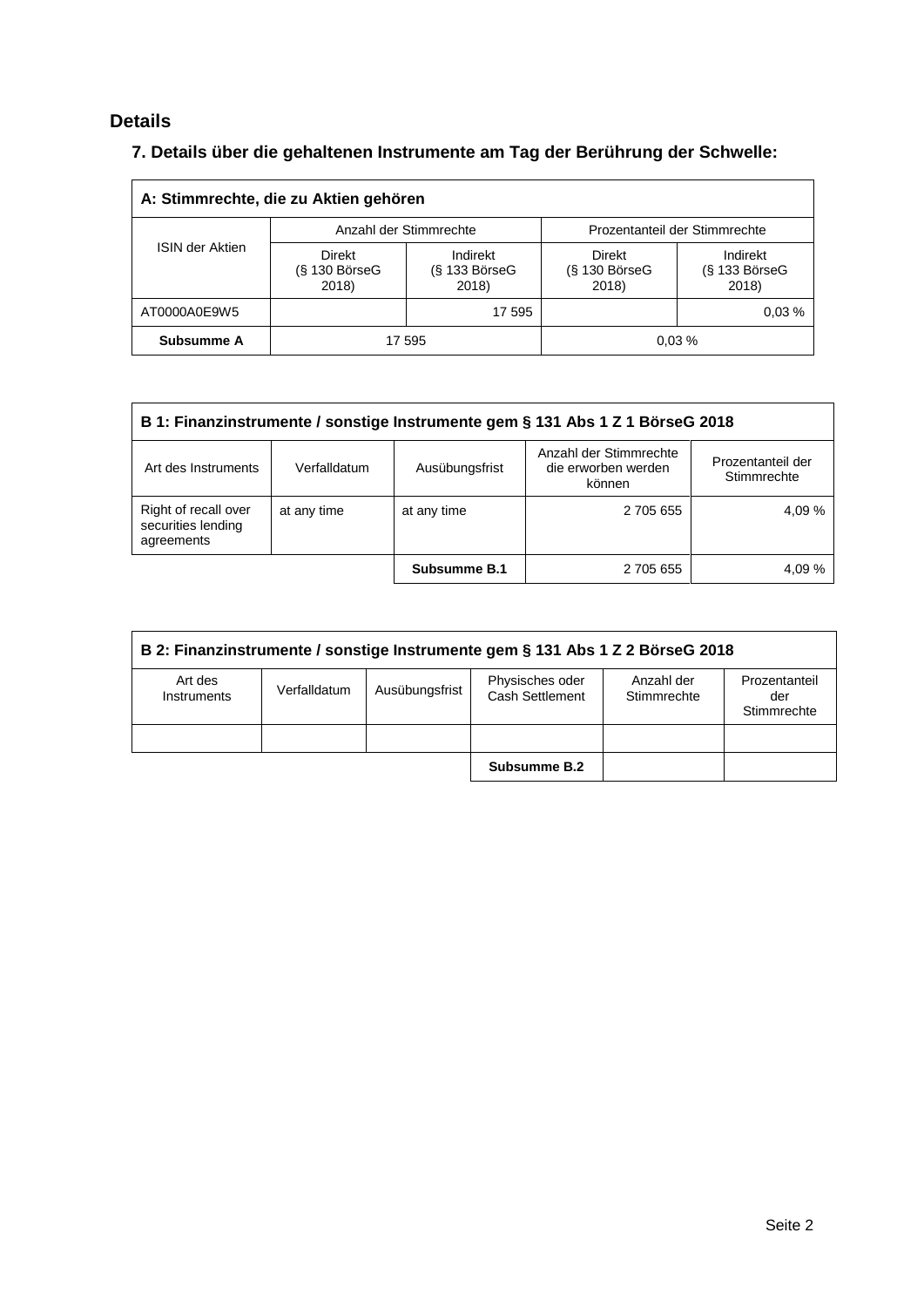## **8. Information in Bezug auf die meldepflichtige Person:**

Die meldepflichtige Person (Punkt 3) wird nicht von einer natürlichen/juristischen Person kontrolliert und kontrolliert auch keine andere Person, die direkt oder indirekt Instrumente am Emittenten hält.

 $\boxtimes$  Volle Kette der kontrollierten Unternehmen, über die die Stimmrechte und/oder Finanz-/sonstigen Instrumente gehalten werden, beginnend mit der obersten kontrollierenden natürlichen oder juristischen Person:

| Ziffer         | <b>Name</b>                                            | Direkt kontrolliert<br>durch Ziffer | Direkt gehaltene<br>Stimmrechte in<br>Aktien (%) | Direkt gehaltene<br>Finanz-<br>/sonstige<br>Instrumente (%) | <b>Total von beiden</b><br>$(\%)$ |
|----------------|--------------------------------------------------------|-------------------------------------|--------------------------------------------------|-------------------------------------------------------------|-----------------------------------|
| 1              | Morgan Stanley                                         |                                     |                                                  |                                                             |                                   |
| $\overline{c}$ | Morgan Stanley<br>Capital<br>Management,<br><b>LLC</b> |                                     |                                                  |                                                             |                                   |
| 3              | Morgan Stanley<br>Domestic<br>Holdings, Inc.           | $\overline{2}$                      |                                                  |                                                             |                                   |
| $\overline{4}$ | Morgan Stanley<br>& Co. LLC                            | 3                                   | 0,03%                                            | 2,02 %                                                      | 2,05 %                            |
| 5              | Morgan Stanley<br>International<br>Holdings Inc.       | 1                                   |                                                  |                                                             |                                   |
| 6              | Morgan Stanley<br>International<br>Limited             | 5                                   |                                                  |                                                             |                                   |
| $\overline{7}$ | Morgan Stanley<br>Investments<br>(UK)                  | 6                                   |                                                  |                                                             |                                   |
| 8              | Morgan Stanley<br>& Co.<br>International plc           | 7                                   | 0,00%                                            | 2,07 %                                                      | 2,07%                             |
|                |                                                        |                                     |                                                  |                                                             |                                   |

## **9. Im Falle von Stimmrechtsvollmacht**

Datum der Hauptversammlung: -

Stimmrechtsanteil nach der Hauptversammlung: - entspricht - Stimmrechten

### **10. Sonstige Kommentare:**

-

Glasgow am 31.1.2022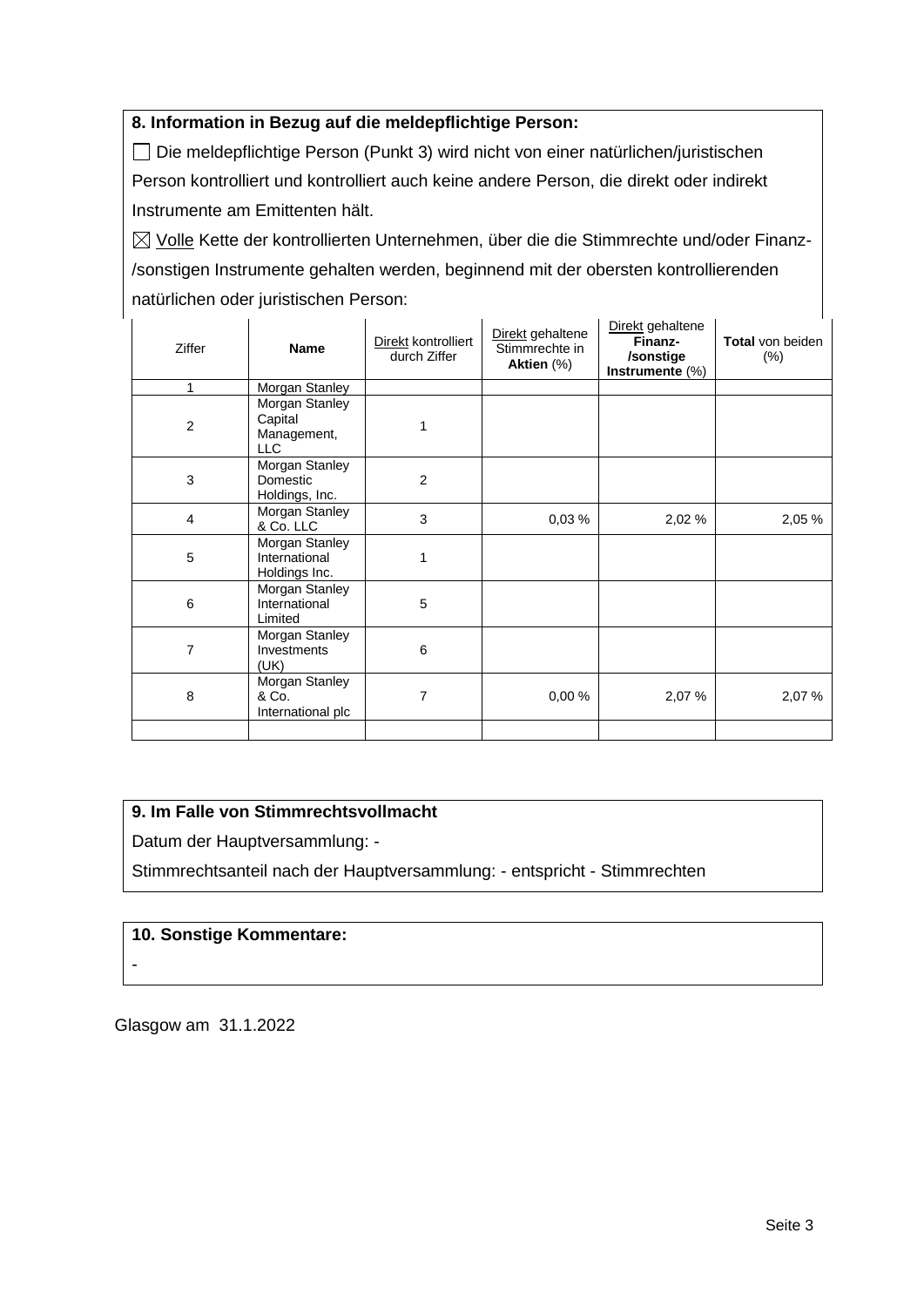# **Major holdings notification pursuant to Sec. 130 to 134 BörseG 2018**

Glasgow, 31.1.2022

### **Overview**

### **Notification made after deadline**

Caution: In case of violations of major holdings notification rules, please pay attention to Section 137 BörseG 2018 (Suspension of voting rights)

- **1. Issuer:** S&T AG
- **2. Reason for the notification:** Acquisition or disposal of financial/other instruments

### **3. Person subject to notification obligation**

**Name:** Morgan Stanley

**City:** Wilmington, Delaware

**Country:** USA

- **4. Name of shareholder(s):** Morgan Stanley & Co. LLC
- **5. Date on which the threshold was crossed or reached:** 27.1.2022

#### **6. Total positions**

|                                                                                | % of voting rights<br>attached to<br>shares $(7.A)$ | % of voting rights<br>through<br>financial/other<br>instruments $(7.B.1 +$<br>7.B.2 | <b>Total</b> of both in %<br>$(7.A + 7.B)$ | Total number of<br>voting rights of<br>issuer |
|--------------------------------------------------------------------------------|-----------------------------------------------------|-------------------------------------------------------------------------------------|--------------------------------------------|-----------------------------------------------|
| Resulting situation on the<br>date on which threshold<br>was crossed / reached | 0.03%                                               | 4.09 %                                                                              | 4,12 %                                     | 66 096 103                                    |
| Position of previous<br>notification (if applicable)                           | 0.00%                                               | 3.96%                                                                               | 3.96%                                      |                                               |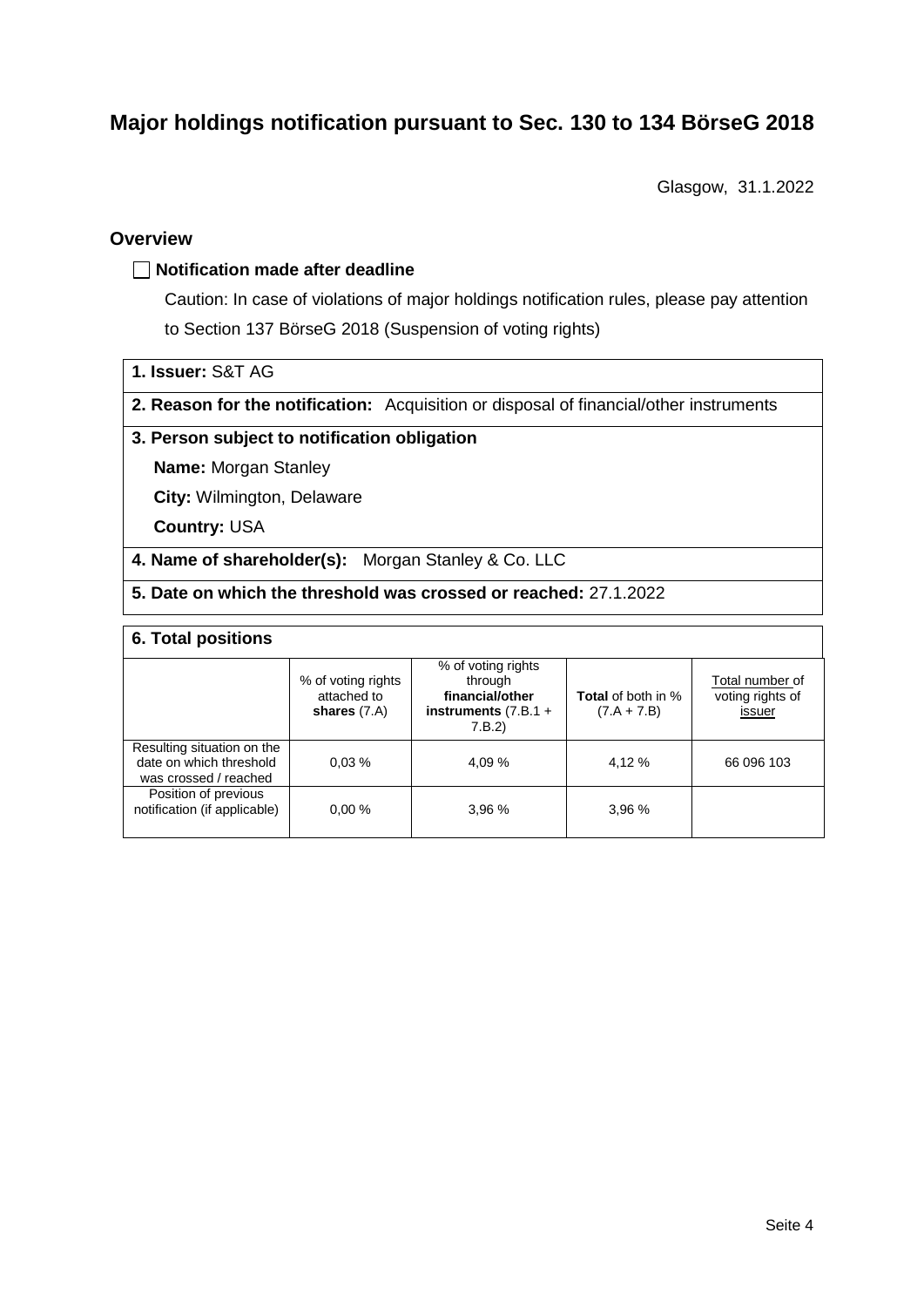# **Details**

# **7. Notified details of the resulting situation:**

| A: Voting rights attached to shares |                                    |                                      |                                    |                                      |  |  |  |
|-------------------------------------|------------------------------------|--------------------------------------|------------------------------------|--------------------------------------|--|--|--|
|                                     |                                    | Number of voting rights              | % of voting rights                 |                                      |  |  |  |
| <b>ISIN Code</b>                    | Direct<br>(Sec 130 BörseG<br>2018) | Indirect<br>(Sec 133 BörseG<br>2018) | Direct<br>(Sec 130 BörseG<br>2018) | Indirect<br>(Sec 133 BörseG<br>2018) |  |  |  |
| AT0000A0E9W5                        |                                    | 17 595                               |                                    | 0.03%                                |  |  |  |
| <b>SUBTOTAL A</b>                   |                                    | 17 595                               |                                    | 0.03%                                |  |  |  |

| B 1: Financial / Other Instruments pursuant to Sec. 131 para. 1 No. 1 BörseG 2018 |                        |                     |                                                                                      |                    |  |  |
|-----------------------------------------------------------------------------------|------------------------|---------------------|--------------------------------------------------------------------------------------|--------------------|--|--|
| Type of instrument                                                                | <b>Expiration Date</b> | Exercise Period     | Number of voting<br>rights that may be<br>acquired if the<br>instrument is exercised | % of voting rights |  |  |
| Right of recall over<br>securities lending<br>agreements                          | at any time            | at any time         | 2 705 655                                                                            | 4,09 %             |  |  |
|                                                                                   |                        | <b>SUBTOTAL B.1</b> | 2 705 655                                                                            | 4,09 %             |  |  |

| B 2: Financial / Other Instruments pursuant to Sec. 131 para. 1 No. 2 BörseG 2018 |                    |                    |                               |                            |                       |  |  |
|-----------------------------------------------------------------------------------|--------------------|--------------------|-------------------------------|----------------------------|-----------------------|--|--|
| Type of instrument                                                                | Expiration<br>Date | Exercise<br>Period | Physical /<br>Cash Settlement | Number of<br>voting rights | % of voting<br>rights |  |  |
|                                                                                   |                    |                    |                               |                            |                       |  |  |
|                                                                                   |                    |                    | <b>SUBTOTAL B.2</b>           |                            |                       |  |  |